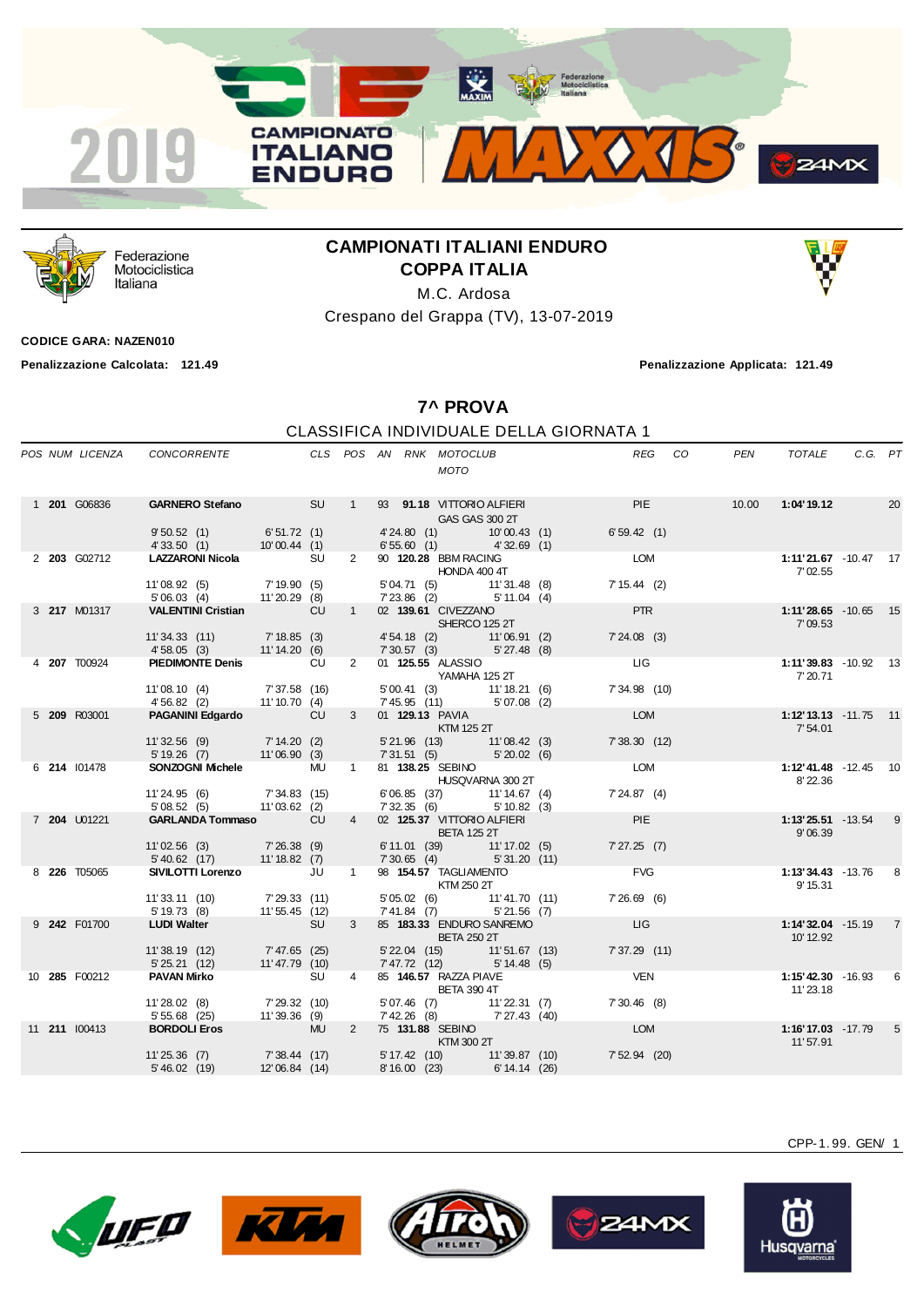MAXIM Pederazione

CAMPIONATO

**ITALIANO** 

**ENDURO** 

2019

MIDOJS

|  | POS NUM LICENZA      | CONCORRENTE                                                  |                                 |           |                |                                | CLS POS AN RNK MOTOCLUB                                                                                                                                                                                                                                   |                                   |                                            |                | REG CO | PEN | TOTALE                         | C.G. PT |   |
|--|----------------------|--------------------------------------------------------------|---------------------------------|-----------|----------------|--------------------------------|-----------------------------------------------------------------------------------------------------------------------------------------------------------------------------------------------------------------------------------------------------------|-----------------------------------|--------------------------------------------|----------------|--------|-----|--------------------------------|---------|---|
|  |                      |                                                              |                                 |           |                |                                | <b>MOTO</b>                                                                                                                                                                                                                                               |                                   |                                            |                |        |     |                                |         |   |
|  |                      |                                                              |                                 |           |                |                                |                                                                                                                                                                                                                                                           |                                   |                                            |                |        |     |                                |         |   |
|  | 12 <b>223</b> T05159 | <b>GRANATI Matteo</b>                                        |                                 | <b>CU</b> | $5 -$          |                                | 02 152.26 INOSSIDABILI TERNI<br><b>BETA 125 2T</b>                                                                                                                                                                                                        |                                   |                                            | <b>UMB</b>     |        |     | 1:16'17.97 -17.82<br>11'58.85  |         | 4 |
|  |                      | 12'05.73 (18)<br>5'24.98 (11)                                | 7' 38.95 (19)<br>12' 11.14 (15) |           |                |                                | 8'07.57 (19) 5'27.55 (9)                                                                                                                                                                                                                                  |                                   | 5' 45.35 (26) 11' 46.93 (12)               | 7' 49.77 (19)  |        |     |                                |         |   |
|  | 13 206 M00814        | FRANZI Ivan                                                  |                                 | <b>SU</b> | $5^{\circ}$    |                                | 94 125.42 INTIMIANO N. NOSEDA<br>HUSQVARNA 250 4T                                                                                                                                                                                                         |                                   |                                            | <b>LOM</b>     |        |     | 1:16'35.29 -18.25<br>12' 16.17 |         | 3 |
|  |                      | 11'51.64 (16) 7'20.92 (6)<br>5' 19.76 (9) 12' 48.50 (21)     |                                 |           |                |                                | 5' 17.11 (9) 12' 39.65 (26)<br>7' 44.76 (10) 6' 00.62 (22)                                                                                                                                                                                                |                                   |                                            | 7'32.33(9)     |        |     |                                |         |   |
|  | 14 205 T01239        | <b>COLARUSSO Filippo</b>                                     |                                 | <b>CU</b> | $6 -$          |                                | 02 123.16 GAERNE<br>BETA 125 2T                                                                                                                                                                                                                           |                                   |                                            | <b>VEN</b>     |        |     | 1:16'36.60 -18.28<br>12' 17.48 |         | 2 |
|  |                      | 11' 47.55 (13) 7' 32.37 (14)<br>6' 06.98 (31) 12' 06.13 (13) |                                 |           |                |                                | 5' 34.03 (18) 12' 28.01 (22)<br>7' 44.27 (9) 5' 31.83 (13)                                                                                                                                                                                                |                                   |                                            | 7' 45.43 (15)  |        |     |                                |         |   |
|  | 15 210 R00565        | MARENZI Sebastiano JU                                        |                                 |           | $2^{\circ}$    |                                | 98 130.54 LAGO D'ISEO<br>$\blacksquare$ $\blacksquare$ $\blacksquare$ $\blacksquare$ $\blacksquare$ $\blacksquare$ $\blacksquare$ $\blacksquare$ $\blacksquare$ $\blacksquare$ $\blacksquare$ $\blacksquare$ $\blacksquare$ $\blacksquare$ $\blacksquare$ |                                   |                                            | LOM            |        |     | 1:16'49.41 -18.60<br>12' 30.29 |         | 1 |
|  |                      | 12' 18.59 (21)<br>5' 42.62 (18)                              | 7'25.66 (8)<br>12' 34.52 (19)   |           |                |                                | 5' 13.40 (8) 12' 11.65 (15)<br>7' 57.54 (15) 5' 46.67 (17)                                                                                                                                                                                                |                                   |                                            | 7'38.76(13)    |        |     |                                |         |   |
|  | 16 <b>219</b> G07374 | <b>CABINI Carlo Augusto</b> JU                               |                                 |           | $3^{\circ}$    |                                | 98 <b>144.28</b> FAST TEAM<br>HONDA 250 4T                                                                                                                                                                                                                |                                   |                                            | <b>LOM</b>     |        |     | 1:17'01.13 -18.89<br>12' 42.01 |         |   |
|  |                      | 11' 49.32 (14) 7' 38.90 (18)<br>5' 08.83 (6) 12' 29.82 (16)  |                                 |           |                |                                | 5' 19.27 (11) 13' 06.79 (33)<br>7' 55.55 (14) 5' 38.66 (14)                                                                                                                                                                                               |                                   |                                            | $7'53.99$ (21) |        |     |                                |         |   |
|  | 17 216 S01080        | MAGONI Robert                                                |                                 | <b>SU</b> | 6              |                                | $\blacksquare$ $\blacksquare$ $\blacksquare$ $\blacksquare$ $\blacksquare$ $\blacksquare$ $\blacksquare$ $\blacksquare$ $\blacksquare$ $\blacksquare$ $\blacksquare$ $\blacksquare$ $\blacksquare$ $\blacksquare$ $\blacksquare$                          |                                   | 89 139.49 BERGAMO/SC. PONTE NOSSA MC B LOM |                |        |     | 1:17'05.64 -19.00<br>12' 46.52 |         |   |
|  |                      | 11'50.94 (15) 7'45.27 (22)<br>5'22.58 (10) 12'57.71 (26)     |                                 |           |                |                                | 5' 04.37 (4) 12' 22.73 (20)<br>8' 09.15 (20) 5' 31.71 (12)                                                                                                                                                                                                |                                   |                                            | 8'01.18 (24)   |        |     |                                |         |   |
|  | 18 <b>250</b> U01096 | <b>COLLAVO Claudio</b> JU                                    |                                 |           | $4 \quad$      |                                | 97 203.91 TEAM SPECIA<br>HONDA 250 4T                                                                                                                                                                                                                     |                                   |                                            | <b>VEN</b>     |        |     | 1:18'17.77 -20.79<br>13'58.65  |         |   |
|  |                      | 12' 17.81 (20) 7' 45.53 (23)<br>5' 40.37 (16) 12' 29.93 (17) |                                 |           |                |                                | 5' 23.40 (16)    12' 27.09 (21)<br>8' 07.28 (18)    5' 57.89 (21)                                                                                                                                                                                         |                                   |                                            | 8'08.47 (30)   |        |     |                                |         |   |
|  | 19 238 L00266        | <b>FERRARI Edoardo</b>                                       |                                 | <b>MU</b> | $3^{\circ}$    |                                | 66 172.17 RS 77<br><b>BETA 300 2T</b>                                                                                                                                                                                                                     |                                   |                                            | LOM            |        |     | 1:18'21.54 -20.88<br>14' 02.42 |         |   |
|  |                      | 12' 28.76 (26)                                               | 8'08.03 (37)                    |           |                |                                | 5' 44.19 (25) 12' 12.29 (16)<br>8' 15.50 (22) 5' 29.57 (10)                                                                                                                                                                                               |                                   |                                            | 8'03.92 (26)   |        |     |                                |         |   |
|  | 20 239 U04682        | 5'28.56(13)<br><b>LANZA Nicola</b>                           | 12' 30.72 (18)                  | <b>SU</b> | $7^{\circ}$    |                                | 92 179.83 SEBINO                                                                                                                                                                                                                                          |                                   |                                            | LOM            |        |     | 1:18'31.95 -21.14              |         |   |
|  |                      |                                                              |                                 |           |                |                                | <b>BETA 300 2T</b>                                                                                                                                                                                                                                        |                                   |                                            |                |        |     | 14' 12.83                      |         |   |
|  |                      | 12' 32.35 (27)<br>5'32.03(14)                                | 7'56.00 (32)<br>12'47.45 (20)   |           |                | 8'20.59 (25)                   | 5' 21.99 (14) 12' 17.71 (19)                                                                                                                                                                                                                              | 5'45.29(16)                       |                                            | 7'58.54(23)    |        |     |                                |         |   |
|  | 21 227 Q01057        | <b>CORRADO Andrea</b> SU                                     |                                 |           | 8              |                                | 87 156.98 TRIESTE<br>$TM$ 300 2T                                                                                                                                                                                                                          |                                   |                                            | <b>FVG</b>     |        |     | 1:19'36.53 -22.74<br>15' 17.41 |         |   |
|  |                      | 12'35.03 (28) 7'43.33 (21)<br>5' 34.01 (15) 12' 51.88 (22)   |                                 |           |                |                                | 6' 12.85 (41) 12' 43.50 (27)<br>8'06.51 (17)                                                                                                                                                                                                              | 6'01.74(23)                       |                                            | 7'47.68 (16)   |        |     |                                |         |   |
|  | 22 248 T02598        | <b>AZZOLA Roberto</b>                                        |                                 | <b>MU</b> | $\overline{4}$ |                                | <b>KTM 350 4T</b>                                                                                                                                                                                                                                         |                                   | 70 192.05 BERGAMO/SCUDERIA CASAZZA LOM     |                |        |     | 1:19'49.58 -23.06<br>15' 30.46 |         |   |
|  |                      | 12' 26.95 (23)<br>5' 56.61 (27)                              | 8' 05.35 (34)<br>12' 56.17 (24) |           |                |                                | 5' 53.51 (32) 12' 31.11 (23)<br>8' 11.61 (21) 5' 44.10 (15)                                                                                                                                                                                               |                                   |                                            | 8'04.17 (28)   |        |     |                                |         |   |
|  | 23 <b>208</b> U03320 | <b>TAGLIAPIETRA Filippo SU</b>                               |                                 |           | 9              |                                | 95 126.71 SALERNO<br><b>BETA 300 2T</b>                                                                                                                                                                                                                   |                                   |                                            | CAM 3'00       |        |     | 1:21'00.43 -24.82<br>16' 41.31 |         |   |
|  |                      | 12' 16.45 (19)                                               | 7'29.55 (12)                    |           |                |                                | 5' 31.22 (17) 12' 09.01 (14)                                                                                                                                                                                                                              | 5'54.12(20)                       |                                            | 7'45.00(14)    |        |     |                                |         |   |
|  | 24 <b>254</b> U03093 | 7' 13.19 (45)<br><b>BERGAMELLI Mauro</b>                     | 11'50.83(11)                    | <b>MU</b> | 5              |                                | 7'51.06 (13)                                                                                                                                                                                                                                              |                                   | 73 201.42 BERGAMO/SCUDERIA CASAZZA         | <b>LOM</b>     |        |     | $1:21'03.02 - 24.88$           |         |   |
|  |                      | 12' 27.25 (24)                                               | 8' 13.25 (43)<br>12' 56.78 (25) |           |                | $5'39.24$ (21)<br>8'28.39 (28) | KTM 250 4T                                                                                                                                                                                                                                                | 12' 47.65 (28)<br>$6' 19.33$ (28) |                                            | 8'20.50 (35)   |        |     | 16' 43.90                      |         |   |
|  | 25 237 Q02011        | 5' 50.63 (22)<br>ROSSI Jacopo                                |                                 | JU        | 5              |                                | GAS GAS 250 2T                                                                                                                                                                                                                                            |                                   | 98 171.30 BERGAMO/SCUDERIA CASAZZA         | <b>LOM</b>     |        |     | 1:22' 47.73 - 27.48            |         |   |
|  |                      | 13' 18.23 (39)<br>$5' 53.23$ (24)                            | 8'06.37 (36)<br>13' 43.87 (31)  |           |                | $6'07.42$ (38)<br>8'27.87 (27) |                                                                                                                                                                                                                                                           | 12' 50.58 (31)<br>$6'08.06$ (24)  |                                            | 8' 12.10 (31)  |        |     | 18' 28.61                      |         |   |
|  | 26 230 L01632        | <b>SAPORITI Elia</b>                                         |                                 | CU        | $7^{\circ}$    |                                | 01 159.69 PAVIA                                                                                                                                                                                                                                           |                                   |                                            | <b>LOM</b>     |        |     | 1:23' 15.64 - 28.17            |         |   |
|  |                      | 13'01.62 (31)<br>5'51.20(23)                                 | 7' 42.65 (20)<br>13'33.08 (29)  |           |                | 6'33.28(47)<br>8' 19.59 (24)   | SHERCO 125 2T                                                                                                                                                                                                                                             | 13' 22.07 (37)<br>6'50.80(31)     |                                            | 8'01.35 (25)   |        |     | 18' 56.52                      |         |   |
|  |                      |                                                              |                                 |           |                |                                |                                                                                                                                                                                                                                                           |                                   |                                            |                |        |     |                                |         |   |









CPP-1.99. GEN/2

**B**Z4MX

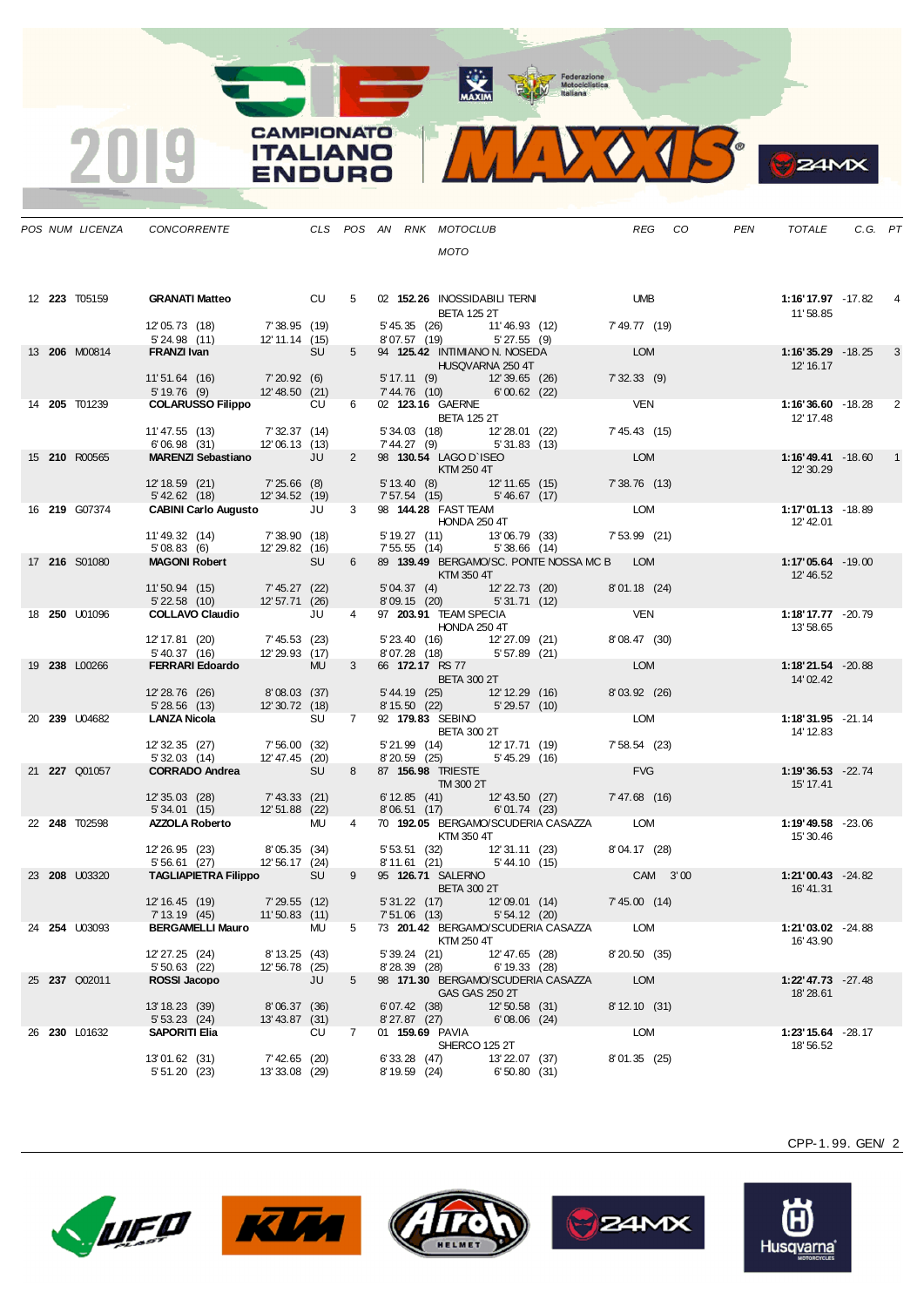MAXIM REPORT Federazione

**CAMPIONATO** 2019 **ITALIANO ENDURO** 

|--|

|  | POS NUM LICENZA      | CONCORRENTE                                                  |                                                                                                           |           |    |                              | CLS POS AN RNK MOTOCLUB                                                                                                                                                                                                                                                                                                                                                                                                                                                                                                        |                                  |                                               |               | REG CO    | PEN   | TOTALE                          | C.G. PT |  |
|--|----------------------|--------------------------------------------------------------|-----------------------------------------------------------------------------------------------------------|-----------|----|------------------------------|--------------------------------------------------------------------------------------------------------------------------------------------------------------------------------------------------------------------------------------------------------------------------------------------------------------------------------------------------------------------------------------------------------------------------------------------------------------------------------------------------------------------------------|----------------------------------|-----------------------------------------------|---------------|-----------|-------|---------------------------------|---------|--|
|  |                      |                                                              |                                                                                                           |           |    |                              | <b>MOTO</b>                                                                                                                                                                                                                                                                                                                                                                                                                                                                                                                    |                                  |                                               |               |           |       |                                 |         |  |
|  |                      |                                                              |                                                                                                           |           |    |                              |                                                                                                                                                                                                                                                                                                                                                                                                                                                                                                                                |                                  |                                               |               |           |       |                                 |         |  |
|  | 27 272 R01265        | DI SALVO CERVI lacopo JU                                     |                                                                                                           |           | 6  |                              | HUSQVARNA 250 2T                                                                                                                                                                                                                                                                                                                                                                                                                                                                                                               |                                  | 99 254.89 VALLE STAFFORA LOM                  |               |           |       | 1:23'58.87 -29.24<br>19'39.75   |         |  |
|  |                      | 13'09.11 (33) 8'09.84 (40)<br>5' 48.91 (21) 14' 11.65 (34)   |                                                                                                           |           |    |                              | 5'48.89 (29) 12'49.09 (29)<br>9' 11.44 (40) 6' 12.76 (25)                                                                                                                                                                                                                                                                                                                                                                                                                                                                      |                                  |                                               | 8'37.18 (43)  |           |       |                                 |         |  |
|  | 28 276 V02416        | LAGO Massimo MU                                              |                                                                                                           |           | 6  |                              | 67 494.01 GAERNE<br>HUSQVARNA 450 4T                                                                                                                                                                                                                                                                                                                                                                                                                                                                                           |                                  |                                               | <b>VEN</b>    |           |       | 1:24'03.68 -29.36<br>19' 44.56  |         |  |
|  |                      | 13' 43.14 (47) 8' 08.08 (38)                                 |                                                                                                           |           |    |                              | 5' 46.19 (27) 12' 50.38 (30)<br>8' 36.41 (30) 6' 51.65 (32)                                                                                                                                                                                                                                                                                                                                                                                                                                                                    |                                  |                                               | 8' 16.51 (33) |           |       |                                 |         |  |
|  | 29 245 U00256        | 6'07.66 (32) 13'43.66 (30)<br><b>BALDUZZI Ivan</b> SU        |                                                                                                           |           |    |                              | KTM 125 2T                                                                                                                                                                                                                                                                                                                                                                                                                                                                                                                     |                                  | 10 94 188.15 BERGAMO/SC. PONTE NOSSA MC B LOM |               |           |       | 1:24'26.63 -29.93<br>20'07.51   |         |  |
|  |                      | 14' 25.78 (52) 8' 22.06 (46)<br>6' 04.07 (28) 13' 32.89 (28) |                                                                                                           |           |    |                              | 5' 52.04 (30) 13' 27.78 (40)<br>8' 25.28 (26) 5' 52.81 (19)                                                                                                                                                                                                                                                                                                                                                                                                                                                                    |                                  |                                               | 8'23.92 (36)  |           |       |                                 |         |  |
|  | 30 224 G01181        | <b>COMETTA Emanuele</b> SU                                   |                                                                                                           |           |    |                              | 11 91 156.33 CEVA<br>HONDA 250 4T                                                                                                                                                                                                                                                                                                                                                                                                                                                                                              |                                  |                                               | <b>PIE</b>    |           |       | 1:24'32.74 -30.08<br>20' 13.62  |         |  |
|  |                      | 14' 35.39 (54)<br>6' 16.39 (35) 12' 54.10 (23)               | 7' 52.51 (28)                                                                                             |           |    |                              | 5' 42.35 (24) 12' 34.85 (25)<br>9'07.91 (39) 7'11.81 (35)                                                                                                                                                                                                                                                                                                                                                                                                                                                                      |                                  |                                               | 8' 17.43 (34) |           |       |                                 |         |  |
|  | 31 232 V00867        | <b>BERGO Enrico</b>                                          | <b>SURFACE SURFACE SURFACE SURFACE SURFACE SURFACE SURFACE SURFACE SURFACE SURFACE SURFACE SURFACE SU</b> |           |    |                              | 12 92 174.03 LA MARCA TREVIGIANA<br>$\blacksquare$ $\blacksquare$ $\blacksquare$ $\blacksquare$ $\blacksquare$ $\blacksquare$ $\blacksquare$ $\blacksquare$ $\blacksquare$ $\blacksquare$ $\blacksquare$ $\blacksquare$ $\blacksquare$ $\blacksquare$ $\blacksquare$                                                                                                                                                                                                                                                           |                                  |                                               | $VEN$ 2'00    |           |       | 1:24'40.95 -30.28<br>20'21.83   |         |  |
|  |                      | 13' 10.36 (35) 7' 30.41 (13)<br>5' 48.16 (20) 13' 47.06 (32) |                                                                                                           |           |    |                              | 5' 40.91 (23) 13' 10.20 (35)<br>8' 55.70 (35) 6' 49.74 (30)                                                                                                                                                                                                                                                                                                                                                                                                                                                                    |                                  |                                               | 7'48.41(18)   |           |       |                                 |         |  |
|  | 32 <b>256</b> P00785 | BENINI Stefano SU                                            |                                                                                                           |           |    |                              | 13 87 204.66 LA MARCA TREVIGIANA<br>SHERCO 250 2T                                                                                                                                                                                                                                                                                                                                                                                                                                                                              |                                  |                                               | <b>VEN</b>    |           |       | 1:25'12.31 -31.06<br>20' 53.19  |         |  |
|  |                      | 13'16.13 (38)<br>5' 56.09 (26)                               | 7' 53.95 (29)<br>15'05.20 (42)                                                                            |           |    |                              | 5' 39.15 (20) 13' 11.36 (36)<br>$8'51.02$ (33) $7'13.48$ (38)                                                                                                                                                                                                                                                                                                                                                                                                                                                                  |                                  |                                               | 8'05.93 (29)  |           |       |                                 |         |  |
|  | 33 262 H01296        | <b>ZANCHETTA Diego MU</b>                                    |                                                                                                           |           |    |                              | 7 71 226.28 RAZZA PIAVE<br>YAMAHA 250 4T                                                                                                                                                                                                                                                                                                                                                                                                                                                                                       |                                  |                                               | <b>VEN</b>    |           |       | 1:25' 16.05 - 31.15<br>20'56.93 |         |  |
|  |                      | 13' 38.31 (45)<br>6' 05.59 (30) 13' 27.13 (27)               | 7' 53.95 (29)                                                                                             |           |    |                              | 7' 14.32 (58) 12' 33.97 (24)<br>8' 31.48 (29) 7' 47.32 (42)                                                                                                                                                                                                                                                                                                                                                                                                                                                                    |                                  |                                               | 8'03.98 (27)  |           |       |                                 |         |  |
|  | 34 268 U00872        | <b>ZAGO Marco</b>                                            |                                                                                                           | <b>MU</b> |    |                              | 8 79 227.99 PISTON ROVENTI<br>KTM 350 4T                                                                                                                                                                                                                                                                                                                                                                                                                                                                                       |                                  |                                               | <b>VEN</b>    |           |       | 1:25'35.10 -31.63<br>21' 15.98  |         |  |
|  |                      | 12' 42.26 (29) 7' 55.36 (31)<br>6' 20.37 (37) 15' 02.23 (41) |                                                                                                           |           |    |                              | 6' 11.91 (40) 13' 09.38 (34)<br>9' 01.94 (37) 6' 56.58 (33)                                                                                                                                                                                                                                                                                                                                                                                                                                                                    |                                  |                                               | 8' 15.07 (32) |           |       |                                 |         |  |
|  | 35 264 U00811        | DE MARZI Cirillo                                             |                                                                                                           | <b>MU</b> | 9  |                              | 78 221.81 TARO-TARO-TARO<br>TM 300 2T                                                                                                                                                                                                                                                                                                                                                                                                                                                                                          |                                  |                                               | <b>EMI</b>    |           |       | 1:26'26.72 -32.91<br>22'07.60   |         |  |
|  |                      | 13'05.93 (32) 8'10.59 (41)<br>6' 14.74 (33) 14' 23.85 (37)   |                                                                                                           |           |    |                              | 6' 57.72 (57) 13' 27.41 (39)<br>8' 55.92 (36) 6' 41.38 (29)                                                                                                                                                                                                                                                                                                                                                                                                                                                                    |                                  |                                               | 8'29.18 (39)  |           |       |                                 |         |  |
|  | 36 234 N01168        | ZORLONI Alberto MU                                           |                                                                                                           |           |    |                              | 10 77 163.49 SEBINO<br>YAMAHA 250 4T                                                                                                                                                                                                                                                                                                                                                                                                                                                                                           |                                  |                                               |               | LOM 1'00  |       | 1:27'45.04 -34.85<br>23' 25.92  |         |  |
|  |                      | 13'34.83 (44) 8'28.90 (51)<br>6' 25.34 (39) 14' 16.93 (36)   |                                                                                                           |           |    |                              | 6'00.29 (35) 13'34.94 (41)<br>9' 16.93 (41) 6' 18.24 (27)                                                                                                                                                                                                                                                                                                                                                                                                                                                                      |                                  |                                               | 8' 48.64 (47) |           |       |                                 |         |  |
|  | 37 252 Q00560        | <b>XAUSA Antonio</b>                                         |                                                                                                           | <b>MU</b> |    |                              | 11 62 200.23 LA MARCA TREVIGIANA<br>$\blacksquare$ $\blacksquare$ $\blacksquare$ $\blacksquare$ $\blacksquare$ $\blacksquare$ $\blacksquare$ $\blacksquare$ $\blacksquare$ $\blacksquare$ $\blacksquare$ $\blacksquare$ $\blacksquare$ $\blacksquare$ $\blacksquare$ $\blacksquare$ $\blacksquare$ $\blacksquare$ $\blacksquare$ $\blacksquare$ $\blacksquare$ $\blacksquare$ $\blacksquare$ $\blacksquare$ $\blacksquare$ $\blacksquare$ $\blacksquare$ $\blacksquare$ $\blacksquare$ $\blacksquare$ $\blacksquare$ $\blacks$ |                                  |                                               | <b>VEN</b>    |           |       | 24' 39.23                       |         |  |
|  |                      | 13'09.73 (34) 8'01.35 (33)<br>7'29.67 (46) 15'50.49 (44)     |                                                                                                           |           |    |                              | 6' 40.65 (52) 12' 52.44 (32)<br>8' 47.35 (32) 7' 24.90 (39)                                                                                                                                                                                                                                                                                                                                                                                                                                                                    |                                  |                                               | 8'31.77(41)   |           |       |                                 |         |  |
|  | 38 <b>213</b> N01025 | <b>CAMPAGNOLO Elia</b> SU                                    |                                                                                                           |           |    |                              | 14 94 134.60 RS 77<br><b>HONDA 250 4T</b>                                                                                                                                                                                                                                                                                                                                                                                                                                                                                      |                                  |                                               |               | LOM 15'00 |       | 1:29'28.65 -37.41<br>25'09.53   |         |  |
|  |                      | 10'47.82 (2)<br>6' 16.07 (34)                                | 7' 19.45 (4)<br>11' 12.12 (5)                                                                             |           |    |                              | 5' 53.59 (33) 11' 37.01 (9)<br>8'06.39 (16)<br>the control of the control of                                                                                                                                                                                                                                                                                                                                                                                                                                                   | 5' 50.31 (18)                    |                                               | 7'25.89(5)    |           |       |                                 |         |  |
|  | 39 277 V03849        | <b>CURNIS Demis</b>                                          |                                                                                                           | MU        |    |                              | HUSQVARNA 300 2T                                                                                                                                                                                                                                                                                                                                                                                                                                                                                                               |                                  | 12 75 277.32 BERGAMO/SCUDERIA CASAZZA         | LOM           |           |       | 1:29'29.95 -37.45<br>25' 10.83  |         |  |
|  |                      | 14' 41.55 (56)<br>6'32.53(41)                                | 8'23.45 (47)<br>14' 52.32 (39)                                                                            |           |    | 6'04.34 (36)<br>9'25.74(44)  |                                                                                                                                                                                                                                                                                                                                                                                                                                                                                                                                | 13'40.59 (42)<br>7'00.66 (34)    |                                               | 8' 48.77 (48) |           |       |                                 |         |  |
|  | 40 255 M01511        | <b>PASCALE Silvio</b>                                        |                                                                                                           | SU        | 15 |                              | 93 204.04 TIGULLIO MOTOR CLUB<br><b>BETA 350 4T</b>                                                                                                                                                                                                                                                                                                                                                                                                                                                                            |                                  |                                               |               | LIG 1'00  |       | 1:31'44.68 -40.79<br>27' 25.56  |         |  |
|  |                      | 16'05.29 (59)<br>6'05.25(29)                                 | 8'25.18(49)<br>14' 11.67 (35)                                                                             |           |    | 6' 15.33 (42)                | 8' 42.18 (31) 7' 34.77 (41)                                                                                                                                                                                                                                                                                                                                                                                                                                                                                                    | 14' 15.84 (45)                   |                                               | 9'09.17(51)   |           |       |                                 |         |  |
|  | 41 267 S05738        | <b>DALTIN Mattia</b>                                         |                                                                                                           | SU        |    |                              | 16 94 226.27 RAZZA PIAVE<br>HUSQVARNA 450 4T                                                                                                                                                                                                                                                                                                                                                                                                                                                                                   |                                  |                                               | VEN 3'00      |           | 10.00 | 1:32'23.37 -41.74<br>28'04.25   |         |  |
|  |                      | 13'39.76 (46)<br>6'30.12(40)                                 | 8'23.63 (48)<br>14' 37.49 (38)                                                                            |           |    | 6'36.56(51)<br>8' 52.25 (34) |                                                                                                                                                                                                                                                                                                                                                                                                                                                                                                                                | 14'29.64 (49)<br>$7' 12.56$ (37) |                                               | 8'51.36 (49)  |           |       |                                 |         |  |









CPP-1. 99. GEN/ 3

**B**Z4MX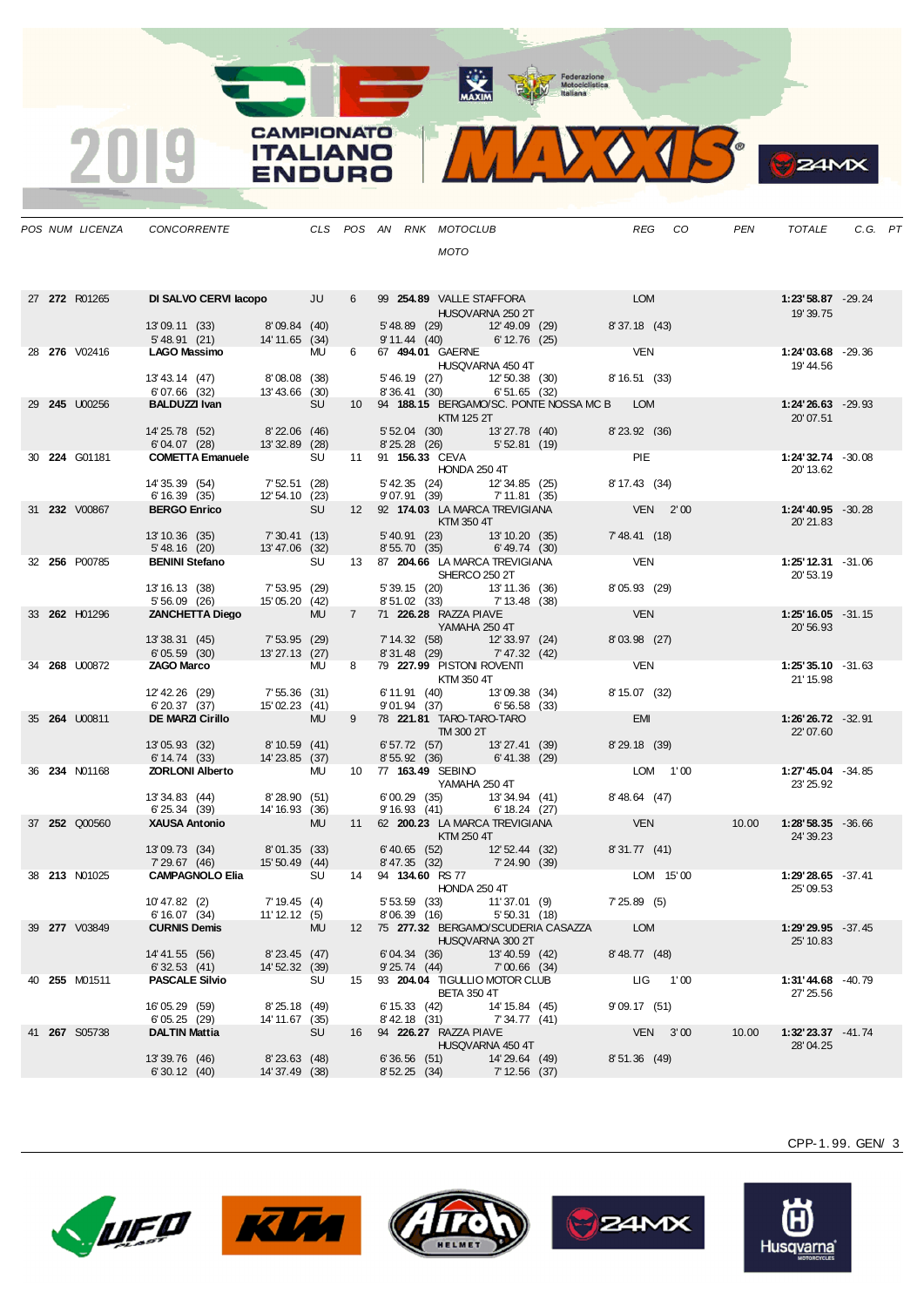MAXIM Representation

MAXXIB

**B**Z4MX

**CAMPIONATO** 

**ITALIANO** 

**ENDURO** 

2019

|              | POS NUM LICENZA | <b>CONCORRENTE</b>                        |                |           |   |                                  | CLS POS AN RNK MOTOCLUB                            |                              |               | REG CO                                    | PEN                         | TOTALE                         | $C.G.$ $PT$ |  |
|--------------|-----------------|-------------------------------------------|----------------|-----------|---|----------------------------------|----------------------------------------------------|------------------------------|---------------|-------------------------------------------|-----------------------------|--------------------------------|-------------|--|
|              |                 |                                           |                |           |   |                                  | <b>MOTO</b>                                        |                              |               |                                           |                             |                                |             |  |
|              |                 |                                           |                |           |   |                                  |                                                    |                              |               |                                           |                             |                                |             |  |
|              |                 |                                           |                |           |   |                                  |                                                    |                              |               |                                           |                             |                                |             |  |
|              | 42 261 Q01868   | RIZZOTTO Alan                             |                |           |   |                                  | MU 13 77 216.25 LA MARCA TREVIGIANA<br>KTM 250 2T  |                              | $VEN$ 3'00    |                                           |                             | 1:34'10.22 -44.39<br>29' 51.10 |             |  |
|              |                 | 14'00.30 (48)                             | 8'26.06(50)    |           |   |                                  | $6'18.67$ (44) $14'36.30$ (50)                     |                              | 8' 43.94 (46) |                                           |                             |                                |             |  |
|              | 43 240 N00639   | 6' 35.40 (42)<br><b>DEGIACOMI Paolo</b>   | 14' 56.28 (40) | <b>CU</b> | 8 | 03 181.68 GAERNE                 | $9'05.35$ (38) $8'27.92$ (43)                      |                              |               | VEN 14'00                                 |                             | 1:42'46.22 -57.18              |             |  |
|              |                 |                                           |                |           |   |                                  | SUZUKI VALENTI 50 2T                               |                              |               |                                           |                             | 38' 27.10                      |             |  |
|              |                 | 12' 46.05 (30)                            | 8'20.81 (45)   |           |   |                                  | 6' 18.37 (43) 13' 42.69 (43)                       |                              | 8' 40.57 (45) |                                           |                             |                                |             |  |
|              |                 | $6'$ 22.28 $(38)$                         | 16'04.85 (45)  |           |   |                                  | 9' 18.63 (43) 7' 11.97 (36)                        |                              |               |                                           |                             |                                |             |  |
| NON PARTITI  |                 |                                           |                |           |   |                                  |                                                    |                              |               |                                           |                             |                                |             |  |
|              | 282 V02630      | <b>BASTIANEL Marco</b>                    |                | <b>SU</b> |   |                                  | 87 418.28 MOTORARI                                 |                              |               |                                           | VEN NP PAR - PARTENZA       |                                |             |  |
|              |                 |                                           |                |           |   |                                  | <b>BETA 300 2T</b>                                 |                              |               |                                           |                             |                                |             |  |
| NON ARRIVATI |                 |                                           |                |           |   |                                  |                                                    |                              |               |                                           |                             |                                |             |  |
|              |                 |                                           |                |           |   |                                  |                                                    |                              |               |                                           |                             |                                |             |  |
|              | 202 N02280      | VEZZANI Giovanni CU                       |                |           |   |                                  | 02 116.68 PAVIA<br>YAMAHA 125 2T                   |                              |               | LOM RIT CO <sub>2</sub> - CO <sub>2</sub> |                             |                                |             |  |
|              |                 | 12'01.49 (17) 7'24.88 (7)                 |                |           |   | 5'21.87(12)                      |                                                    |                              |               |                                           |                             |                                |             |  |
|              | 215 R01400      | <b>CASELLI Alessio</b>                    |                | JU        |   |                                  | 98 138.37 RAGNI FABRIANO                           |                              |               | MAR RIT CO2 - CO 2                        |                             |                                |             |  |
|              |                 | 13' 18.76 (40) 8' 13.41 (44)              |                |           |   | 5'36.67(19)                      | <b>BETA 300 2T</b>                                 |                              |               |                                           |                             |                                |             |  |
|              | 235 L03535      | <b>DALLE MULE Ladis</b>                   |                | <b>MU</b> |   |                                  | 5 30.07 (10)<br>80 <b>205.22</b> RAZZA PIAVE       |                              |               |                                           | VEN RIT XT2 - EXTREME TEST2 |                                |             |  |
|              |                 | 12'22.60 (22) 7'46.22 (24)                |                |           |   |                                  | <b>BETA 390 4T</b><br>5' 39.63 (22) 12' 16.17 (18) |                              | 7' 48.28 (17) |                                           |                             |                                |             |  |
|              | 244 G08116      | CABINI Raffaella Fiamma                   |                | LU        |   |                                  | 96 187.36 FAST TEAM                                |                              |               |                                           | LOM RIT CT2 - CROSS TEST 2  |                                |             |  |
|              |                 | 19' 48.98 (63)                            | 9'56.15(62)    |           |   | 8' 32.20 (60)                    | <b>BETA 125 2T</b>                                 | 17'25.60 (54)                |               |                                           |                             |                                |             |  |
|              | 246 P01168      | <b>ROSATI Paolo</b>                       |                | <b>CU</b> |   |                                  | 01 190.63 CIVEZZANO                                |                              |               | PTR RIT CO2 - CO 2                        |                             |                                |             |  |
|              |                 |                                           | 9'11.80(61)    |           |   |                                  | HUSQVARNA 125 2T                                   |                              |               |                                           |                             |                                |             |  |
|              | 247 S02547      | 15' 47.16 (57)<br><b>BELOMETTI Matteo</b> |                | SU        |   | 5' 56.57 (34)                    | 94 190.93 LAGO D`ISEO                              |                              |               | LOM RIT CO2 - CO 2                        |                             |                                |             |  |
|              |                 |                                           |                |           |   |                                  | KTM 250 2T                                         |                              |               |                                           |                             |                                |             |  |
|              | 249 U03752      | 18'05.74 (62)<br><b>TERDINA Michele</b>   | 8'43.20 (57)   | <b>MU</b> |   | 5'53.41(31)<br>66 192.56 TRIESTE |                                                    |                              |               |                                           | FVG RIT ET3 - ENDURO TEST 3 |                                |             |  |
|              |                 |                                           |                |           |   |                                  | YAMAHA 250 4T                                      |                              |               |                                           |                             |                                |             |  |
|              |                 | 14' 35.06 (53)<br>7' 37.89 (49)           | 8'35.65(53)    |           |   |                                  |                                                    | 8'34.08 (61) 16'52.31 (53)   | 8'29.90(40)   |                                           |                             |                                |             |  |
|              | 251 U00525      | <b>TONELLO Carlo</b>                      |                | SU        |   | 86 196.66 TREVISO                |                                                    |                              |               |                                           | VEN RIT ET3 - ENDURO TEST 3 |                                |             |  |
|              |                 | 12' 28.37 (25)                            | 7' 51.36 (27)  |           |   |                                  | HONDA 250 4T                                       | 6' 31.02 (46) 12' 14.05 (17) | 7' 58.53 (22) |                                           |                             |                                |             |  |
|              |                 | 6' 55.35 (44)                             |                |           |   |                                  |                                                    |                              |               |                                           |                             |                                |             |  |
|              | 253 0002411E    | <b>MARINI Alessandro</b>                  |                | MU        |   |                                  | 57 200.33 VALDIBURE PISTOIESE<br>KTM 300 2T        |                              |               |                                           | TOS RIT ET2 - ENDURO TEST 2 |                                |             |  |
|              |                 | 17' 44.27 (61)                            | 10' 15.73 (63) |           |   | 6'35.01(50)                      |                                                    |                              |               |                                           |                             |                                |             |  |
|              | 257 T05659      | <b>BACCINO Nicolo'</b>                    |                | JU        |   |                                  | 99 216.87 FUORINGIRO SAVONA                        |                              |               |                                           | LIG RIT CT2 - CROSS TEST 2  |                                |             |  |
|              |                 | 14' 10.05 (51)                            | 8' 43.19 (56)  |           |   | 7'44.91 (59)                     | HUSQVARNA 250 4T                                   | 16'45.26 (52)                |               |                                           |                             |                                |             |  |
|              | 258 L00937      | <b>BRESOLIN Loris</b>                     |                | <b>MU</b> |   |                                  | 67 212.22 PISTON ROVENTI                           |                              |               | VEN RIT CO2 - CO 2                        |                             |                                |             |  |
|              |                 | 14'08.61 (50)                             | 8'30.57(52)    |           |   | 6'56.27(56)                      | KTM 350 4T                                         |                              |               |                                           |                             |                                |             |  |
|              | 260 V00869      | <b>FAVARO Daniel</b>                      |                | JU        |   |                                  | 96 229.85 LA MARCA TREVIGIANA                      |                              |               |                                           | VEN RIT CT1 - CROSS TEST 1  |                                |             |  |
|              |                 | 23' 11.04 (64)                            |                |           |   |                                  | KTM 350 4T                                         |                              |               |                                           |                             |                                |             |  |
|              | 269 N01843      | <b>PEGORARO Elia</b>                      |                | <b>CU</b> |   | 04 231.86 GAERNE                 |                                                    |                              |               | VEN RIT CO <sub>2</sub> - CO <sub>2</sub> |                             |                                |             |  |
|              |                 | 14' 37.07 (55)                            | 8'36.77 (54)   |           |   |                                  | <b>BETA 50 2T</b>                                  |                              |               |                                           |                             |                                |             |  |
|              | 271 T03262      | PICCOLOTTO Alberto                        |                | SU        |   | 8' 49.28 (62)                    | 91 239.66 LA MARCA TREVIGIANA                      |                              |               |                                           | VEN RIT CT2 - CROSS TEST 2  |                                |             |  |
|              |                 |                                           |                |           |   |                                  | SHERCO 300 2T                                      |                              |               |                                           |                             |                                |             |  |
|              |                 | 16' 12.12 (60)                            | 8'37.18(55)    |           |   | 6'34.79(49)                      |                                                    | 15'02.71 (51)                |               |                                           |                             |                                |             |  |











CPP-1. 99. GEN/ 4